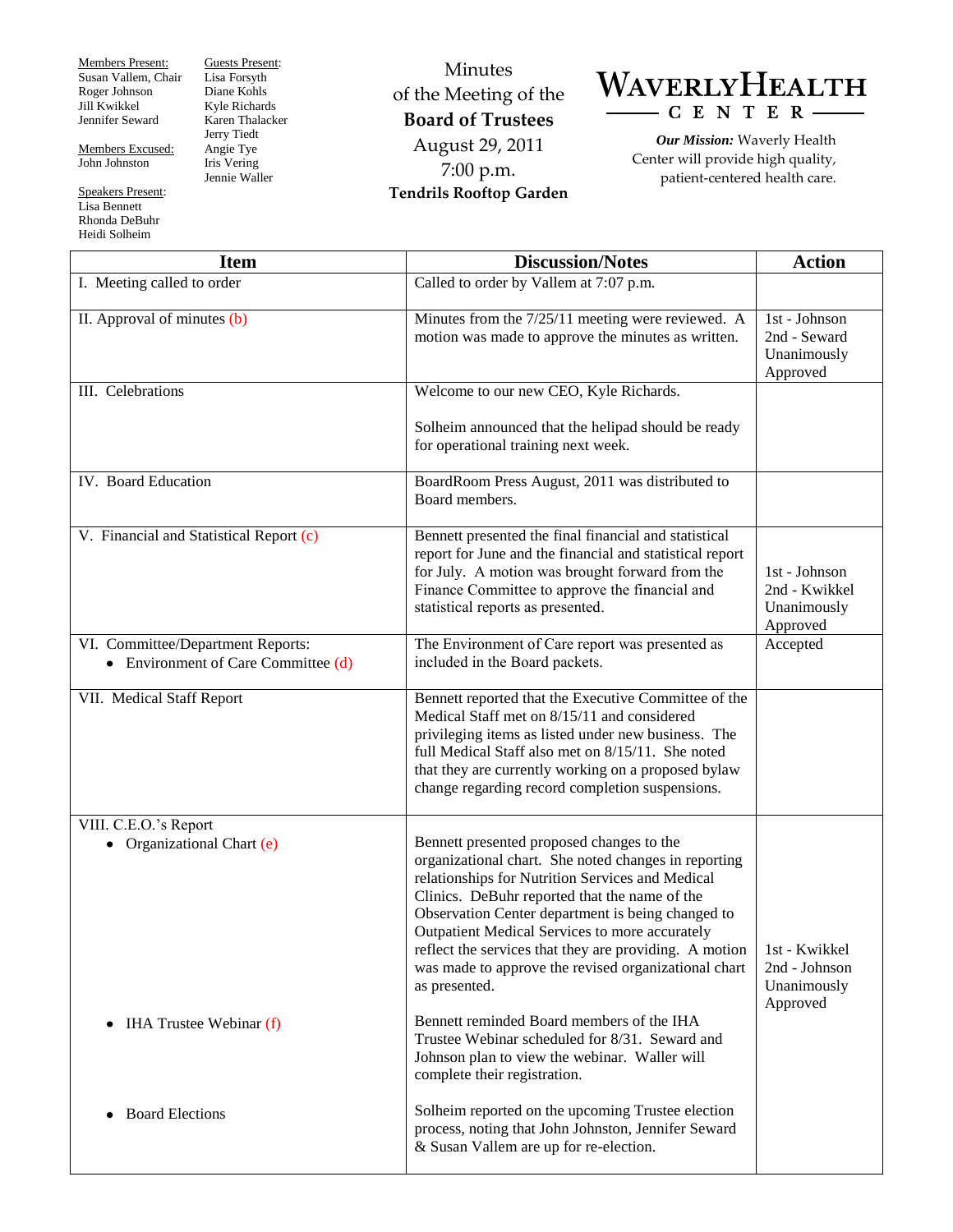| Send Word Now<br>٠                                                                                                                                                                                                                                                                                                                                                                                                                                                                                                                                                                                                                                                                                                                                                                                                                                                                                                                                                                                                                                                                                                                                                                                                                         | Solheim reported that we will be testing the Send<br>Word Now software tomorrow. Board members will<br>be receiving communication via the contact<br>information we have for them (cell phone, landline<br>phone, email).                                                                                                                                                                 |                                                          |
|--------------------------------------------------------------------------------------------------------------------------------------------------------------------------------------------------------------------------------------------------------------------------------------------------------------------------------------------------------------------------------------------------------------------------------------------------------------------------------------------------------------------------------------------------------------------------------------------------------------------------------------------------------------------------------------------------------------------------------------------------------------------------------------------------------------------------------------------------------------------------------------------------------------------------------------------------------------------------------------------------------------------------------------------------------------------------------------------------------------------------------------------------------------------------------------------------------------------------------------------|-------------------------------------------------------------------------------------------------------------------------------------------------------------------------------------------------------------------------------------------------------------------------------------------------------------------------------------------------------------------------------------------|----------------------------------------------------------|
| IX. Old Business<br>• Helipad                                                                                                                                                                                                                                                                                                                                                                                                                                                                                                                                                                                                                                                                                                                                                                                                                                                                                                                                                                                                                                                                                                                                                                                                              | Solheim reported that the helipad fire pumps were<br>tested last Tuesday. She noted that a tour of the area<br>with Employee & Patient Safety was completed on<br>Wednesday to assure that we are meeting all safety<br>requirements. FEC will be on site next week to train<br>Plant Services staff on maintenance and testing for<br>the helipad. Training for helicopters will follow. |                                                          |
| Shell Rock Clinic                                                                                                                                                                                                                                                                                                                                                                                                                                                                                                                                                                                                                                                                                                                                                                                                                                                                                                                                                                                                                                                                                                                                                                                                                          | Solheim reported that construction of the Shell Rock<br>Clinic is ahead of schedule. She noted that the sign<br>will be placed on the building this fall.                                                                                                                                                                                                                                 |                                                          |
| X. New Business<br>Provisional Appointment to Medical Staff:<br>$\bullet$<br>• Maria Farmer, ACNP - Active,<br>Emergency Medicine, WHC<br>• Heidi Prose, ARNP, Consulting, Family<br>Practice, IHS<br>• Brendan Girschek, M.D. - Consulting,<br>Ophthalmology, CVMS<br>Rubens Baros Costa, M.D. - Consulting,<br>Oncology, CVMS<br>• Erin Flores, ARNP - Active, Family<br>Practice/General Surgery, WHC<br>• Danielle Bakewell, ARNP - Active,<br>Women's Health, WHC<br>Temporary to Provisional Appointment to<br>٠<br><b>Medical Staff:</b><br>• Michael Murdock, DPM - Courtesy,<br>Podiatry, Covenant<br>Active to Courtesy Status on Medical<br>Staff:<br>• F.E. Gonzales, M.D. - Otolaryngology,<br>Iowa ENT & Sinus Surgery Center<br>Provisional to Regular Appointment to<br>Medical Staff:<br>• John Alexander, M.D. - Consulting,<br>Radiology, vRad<br>• Jared Browning, M.D. - Consulting,<br>Radiology, vRad<br>• Jean-Paul Dym, M.D. - Consulting,<br>Radiology, vRad<br>• Patricia Lowry, M.D. - Consulting,<br>Radiology, vRad<br>Raymond Montecalvo, M.D. -<br>Consulting, Radiology, vRad<br>$\blacksquare$ Marc Paul, M.D. - Consulting,<br>Radiology, vRad<br>• Joshua Sokol, M.D. - Consulting,<br>Radiology, vRad | Privileging items were presented as individually<br>listed at left. All files have been reviewed by the<br>Executive Committee of the Medical Staff. The<br>Executive Committee recommends approval. A<br>motion was made to approve all privileging items as<br>individually considered and recommended by the<br>Executive Committee of the Medical Staff.                              | 1st - Kwikkel<br>2nd - Seward<br>Unanimously<br>Approved |
| • Thomas Spinuzza, M.D. - Consulting,<br>Radiology, vRad                                                                                                                                                                                                                                                                                                                                                                                                                                                                                                                                                                                                                                                                                                                                                                                                                                                                                                                                                                                                                                                                                                                                                                                   |                                                                                                                                                                                                                                                                                                                                                                                           |                                                          |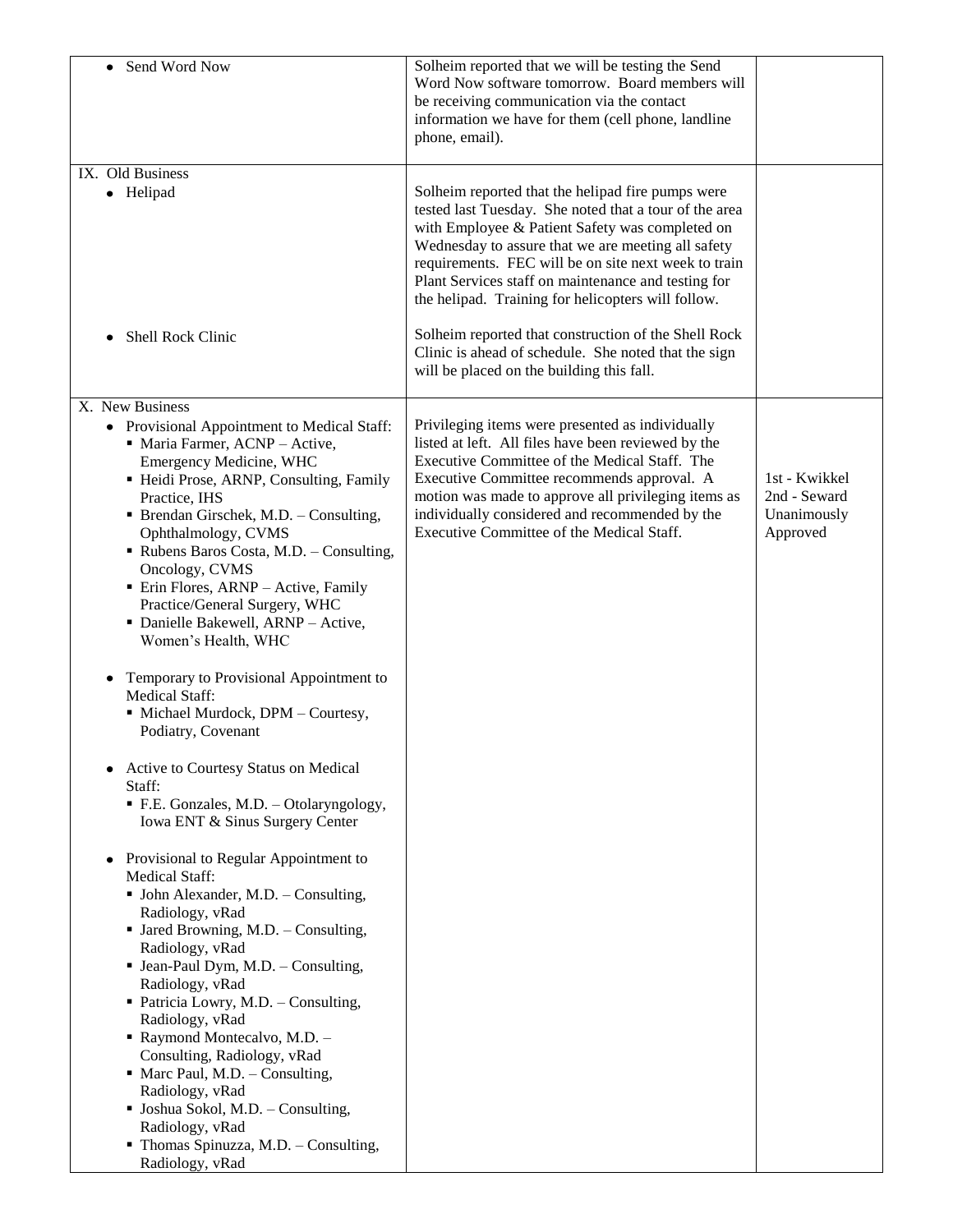| • Benjamin Strong, M.D. - Consulting,<br>Radiology, vRad<br>• David Tague, M.D. - Consulting,<br>Radiology, vRad<br>• Sean Takeuchi, M.D. - Consulting,<br>Radiology, vRad<br>• James Turner, M.D. - Consulting,<br>Radiology, vRad<br>• Marc Montella, M.D. - Consulting,<br>Radiology, vRad<br>• Sant Hayreh, M.D. - Consulting,<br>Neurology, Midwest Sleep Services<br>• Phillip Lee, M.D. - Consulting,<br>Otolaryngology, Midwest Sleep Services<br>• Rajinder Verma, M.D. - Consulting,<br>Neurology, Midwest Sleep Services<br>• Shannon Hull, PA-C – Active, Family<br>Practice, WHC<br>Reappointments to Medical Staff:<br>Kerrie Bossard, M.D. - Active, General<br>Surgery, WHC<br>• Shannon Lau, M.D. - Active, OB-Gyn,<br><b>WHC</b><br>• Janel Thompson, ARNP - Active,<br>Family Practice, WHC |                                                                                                                                                                                                                                                                                                                                   |                                                           |
|----------------------------------------------------------------------------------------------------------------------------------------------------------------------------------------------------------------------------------------------------------------------------------------------------------------------------------------------------------------------------------------------------------------------------------------------------------------------------------------------------------------------------------------------------------------------------------------------------------------------------------------------------------------------------------------------------------------------------------------------------------------------------------------------------------------|-----------------------------------------------------------------------------------------------------------------------------------------------------------------------------------------------------------------------------------------------------------------------------------------------------------------------------------|-----------------------------------------------------------|
| • John Halloran, M.D. - Consulting,                                                                                                                                                                                                                                                                                                                                                                                                                                                                                                                                                                                                                                                                                                                                                                            |                                                                                                                                                                                                                                                                                                                                   |                                                           |
| Radiology, CVMS<br>Rachel Foelske, M.D. - Courtesy,                                                                                                                                                                                                                                                                                                                                                                                                                                                                                                                                                                                                                                                                                                                                                            |                                                                                                                                                                                                                                                                                                                                   |                                                           |
| Family Practice, IHS                                                                                                                                                                                                                                                                                                                                                                                                                                                                                                                                                                                                                                                                                                                                                                                           |                                                                                                                                                                                                                                                                                                                                   |                                                           |
| • Mark Thomas, DPM - Courtesy,                                                                                                                                                                                                                                                                                                                                                                                                                                                                                                                                                                                                                                                                                                                                                                                 |                                                                                                                                                                                                                                                                                                                                   |                                                           |
| Podiatry, Covenant                                                                                                                                                                                                                                                                                                                                                                                                                                                                                                                                                                                                                                                                                                                                                                                             |                                                                                                                                                                                                                                                                                                                                   |                                                           |
| Resignation from Medical Staff:<br>• Lori Lee, D.O. - Courtesy, General<br>Surgery                                                                                                                                                                                                                                                                                                                                                                                                                                                                                                                                                                                                                                                                                                                             |                                                                                                                                                                                                                                                                                                                                   |                                                           |
| • New/Revised Policies:                                                                                                                                                                                                                                                                                                                                                                                                                                                                                                                                                                                                                                                                                                                                                                                        | The revised policies listed at left were presented for                                                                                                                                                                                                                                                                            |                                                           |
| Purchasing Policy (g)<br><b>Breach Notification (h)</b>                                                                                                                                                                                                                                                                                                                                                                                                                                                                                                                                                                                                                                                                                                                                                        | review as included in the Board packets. The<br>policies have been reviewed by the Executive<br>Committee of the Medical Staff and are<br>recommended for approval. A motion was made to<br>approve the policies as written.                                                                                                      | 1st - Johnson<br>2nd - Kwikkel<br>Unanimously             |
| Finance Committee (i)                                                                                                                                                                                                                                                                                                                                                                                                                                                                                                                                                                                                                                                                                                                                                                                          | Bennett reported that the Finance Committee met on<br>8/26/11. Minutes from said meeting were included<br>in the Board packets.                                                                                                                                                                                                   | Approved                                                  |
| $\blacksquare$ Capital Request – Cyclops ENT Lenses<br>(j)                                                                                                                                                                                                                                                                                                                                                                                                                                                                                                                                                                                                                                                                                                                                                     | DeBuhr presented the following capital request:<br>• Cyclops ENT Lenses at a cost not to exceed<br>\$10,710 (budgeted for operational expense, will<br>move to capital due to the amount)<br>A motion was brought forth from Finance<br>Committee to approve the capital request for the<br>Cyclops ENT lenses as detailed above. | 1st - Kwikkel<br>2nd - Johnson<br>Unanimously<br>Approved |
| - Capital Request Fluoroscopy                                                                                                                                                                                                                                                                                                                                                                                                                                                                                                                                                                                                                                                                                                                                                                                  | Bennett reported that the capital request for<br>fluoroscopy is being tabled for further research.                                                                                                                                                                                                                                |                                                           |
| • Charity Care                                                                                                                                                                                                                                                                                                                                                                                                                                                                                                                                                                                                                                                                                                                                                                                                 | No applications for charity care were presented.                                                                                                                                                                                                                                                                                  |                                                           |
| <b>Executive Committee</b>                                                                                                                                                                                                                                                                                                                                                                                                                                                                                                                                                                                                                                                                                                                                                                                     | The minutes of the $7/25/11$ and $8/4/11$ Executive                                                                                                                                                                                                                                                                               |                                                           |